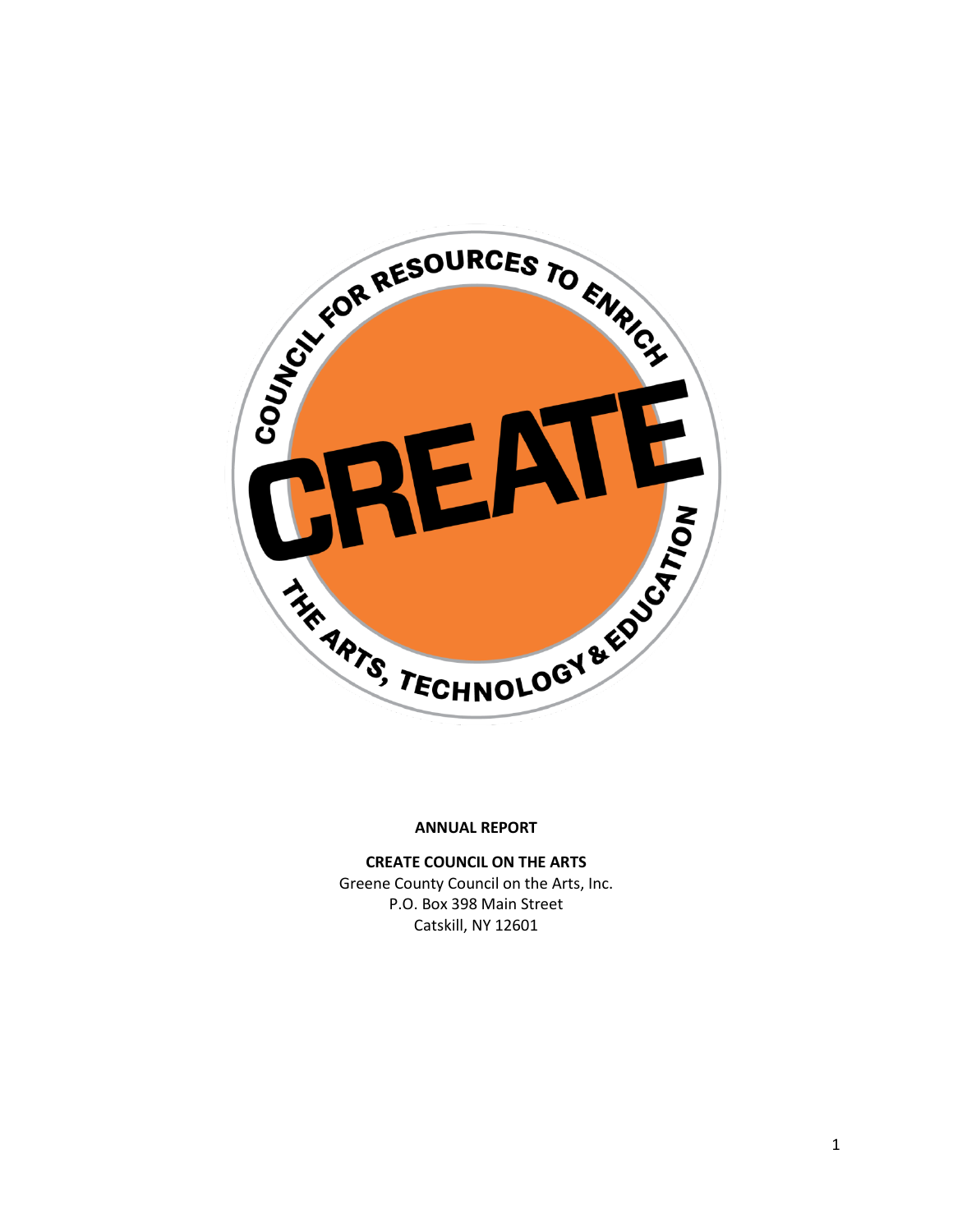#### **BOARD OF DIRECTORS**

**Deena Lebow, President** Producer, Communal Table, LLC Board Member, Village of Catskill Local Development Corporation

**Jeffrey Lependorf, Vice President** Executive Director, The Flow Chart Foundation

**Maureen Sager, Treasurer** Executive Director, Upstate Alliance for the Creative Economy Executive Director, Nordyls Foundation

**Beth Schneck, Secretary** Beth Schneck Photography

**William L. Deane, Past President** Retiree, Bill Deane Photography

**Jeffrey Friedman** Executive Director, Greene County Chamber of Commerce

**Stephanie Monseu** Artistic Director, Bindlestiff Family Cirkus, Inc.

**Elena Mosley** Executive Director, Operation Unite

**Laura Segall** Retiree

**Sheila Trautman** Retiree

**David Slutzky, Chairman Emeritus** Former Owner, Hunter Mountain

#### **BOARD OF ADVISORS**

Dick Brooks Frank Cuthbert Michel Goldberg Ronnie McCue Kim McLean Patrick D. Milbourn Patti Morrow Ruth Sachs Robert Sheridan John Sowle

**STAFF Marline A. Martin, Executive Director** marline@createcouncil.org

**Maeve McCool, Grants Manager** maeve@createcouncil.org

**Alyson Pou, Program Manager** alyson@createcouncil.org.

**Sarah O'Neilan, Bookkeeper** bookkeeper@createcouncil.org.

**William Barnds, Gallery Reception** info@createcouncil.org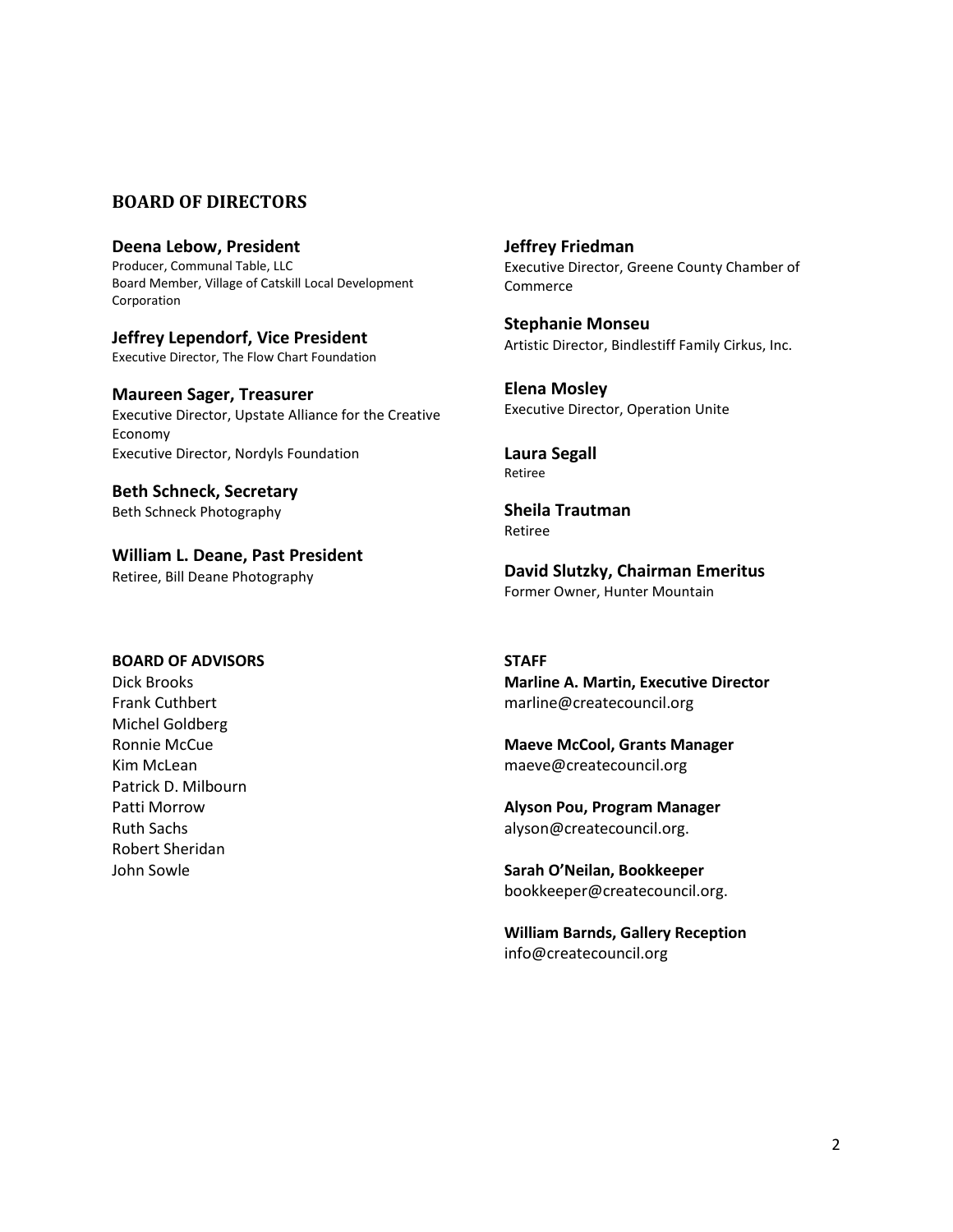## **YEAR IN REVIEW**

#### General Operations & Programs

## Overview

As we reflect on the past year – the ups and downs, the unparalleled challenges, and opportunities- the one thing that remain constant is that we are standing together to help our region of artists, arts organizations, and the public during the time of crisis and throughout the year.

During the COVID-19 pandemic hit, **CREATE Council on the Arts** knew that the impact would be severe for many including our own service organization and so our immediate response was to convene with partners and other collaborators to mobilize critical resources to support the most vulnerable in our region. Our first response came in the form of two (2) COVID-19 Impact Surveys conducted by staff to assess the challenges, needs and future work of over 100+ artists & arts that we serve.

**CREATE** took on the new challenges of the pandemic by remaining committed to our mission, operating as a service organization balancing constituent service remotely with a focus on creative engagement. Our operative words became *"Postpone, Reschedule, Rethink."* During this moratorium on public gatherings, we had to devise new ways of operations, providing services to the field, and deepening our artistic exchange and engagement with our audience. Virtual delivery of a project became the supportable option for both our programs and activities as well as for our community of grantees. Our goal was and remain to maintain the creativity and cultural vibrancy of our artists, art works, and overall impact on the communities we serve. On a case-by-case basis, we were able to assist our grantees with setting up various infrastructures for online delivery of programs, providing them with extensions at their discretion and encouraging them to continue to take a broad and flexible approach for delivering their funded projects including changes to the scope of projects, public outreach, and documental losses such as cancellation fees, etc.

While we continued to work remotely, we kept in contact and maintained creative exchange with our community as the key to sustaining a high level of artistic vitality as well as a sense of normalcy. **CREATE** began transitioning programs and resources to online platforms- application guidelines and processes, website development, online galleries for artists and members, hosting seminars, meetings, workshops, digital newsletters, etc. As a service organization, our goal is to provide opportunities for the public to engage with a diversity of art forms and provide tools for creative development for artists and arts organizations.

## Programs & Activities

**CREATE** Council on the Arts dba Greene County Council on the Arts is a regional arts service organization serving Greene, Columbia & Schoharie counties providing programmatic and outreach activities to over 40,000 individuals annually via 65+ regional grants, ongoing exhibitions, 490+ memberships, art educational programs, bi-monthly cultural arts news, and weekly e-mail blasts.

## **Greene County Initiative (CIP) Program**

Since 1983, The Council annually administers the **Greene County Initiative (CIP) Program**, which is made possible by the Greene County Legislature to major Greene County arts and cultural institutions that offer quality professional services and programs of benefit to the residents of Greene County. CREATE Council on the Arts has administered this fund since its establishment in 1983. CIP funding is intended to promote the development, growth, and viability of major Greene County organizations. With invaluable support from the Greene County Legislature, these goals continue to be met, producing a positive impact on the state of the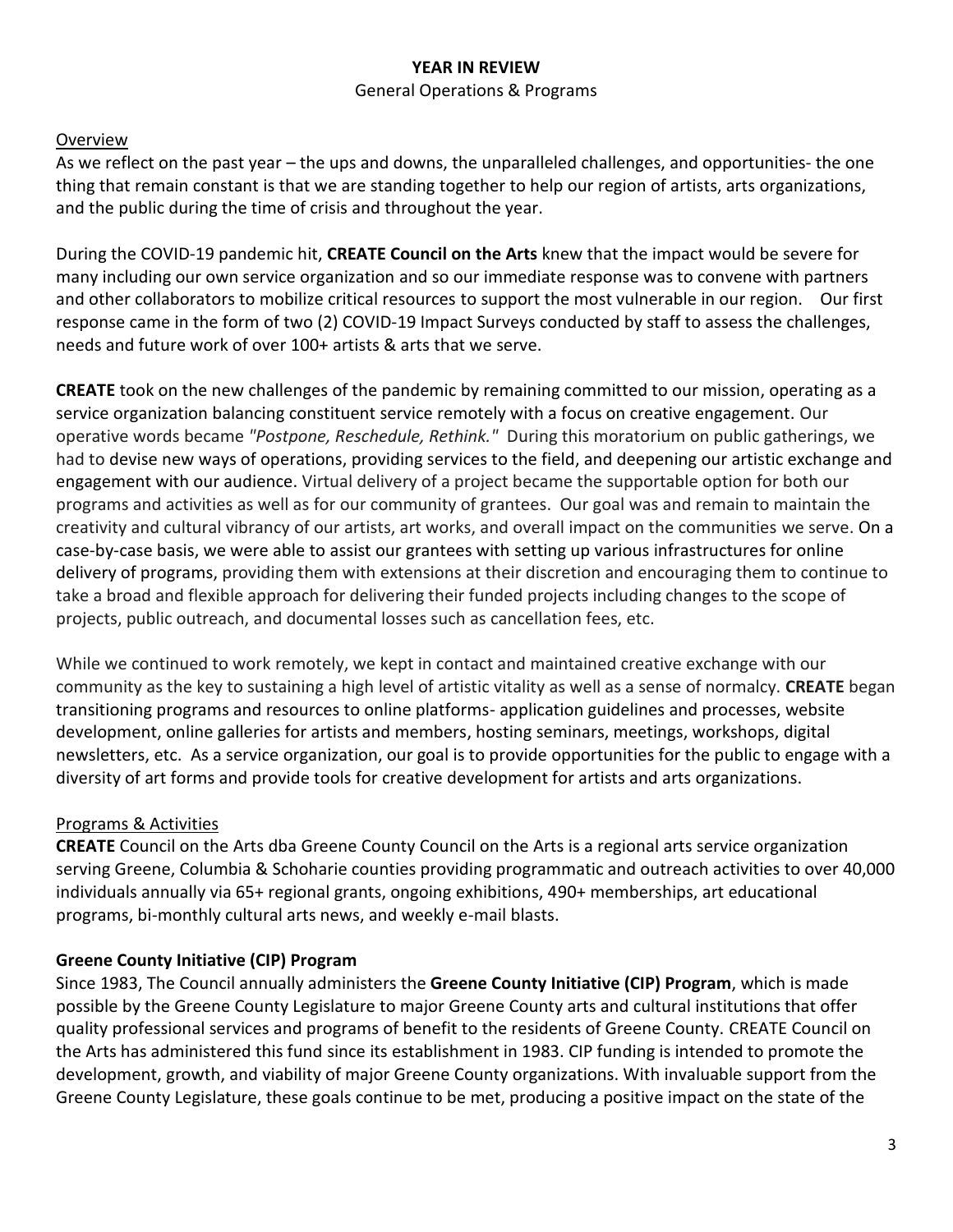| 44 W Bridge St, Catskill, NY 12414                                                                                                                  | Award \$1,700 |
|-----------------------------------------------------------------------------------------------------------------------------------------------------|---------------|
| General operating support for presentation of theatrical events, including productions created by the BST artistic team                             |               |
| as well as events brought to the theatre by outside presenters.                                                                                     |               |
|                                                                                                                                                     |               |
| Bronck Museum, GCHS https://www.gchistory.org/                                                                                                      |               |
| 90 Co Hwy 42, Coxsackie, NY 12051                                                                                                                   | Award \$2,400 |
| <b>General Operating Support for Fall Programming</b>                                                                                               |               |
| Catskill Community Center https://www.catskillcommunitycenter.org/                                                                                  | Award \$1,000 |
| 344 Main St, Catskill, NY 12414                                                                                                                     |               |
| Request for Summer for elementary school children, (2) programs for teens and older preteens, and (3) programs for                                  |               |
| adults.                                                                                                                                             |               |
|                                                                                                                                                     |               |
| Catskill Mountain Foundation, Inc. https://www.catskillmtn.org/                                                                                     | Award \$3,000 |
| 7971 Main St, Hunter, NY 12442                                                                                                                      |               |
| Catskill Mountain Foundation request support for our 2020 Performing Arts season.                                                                   |               |
| <b>LUMBERYARD Center for Film &amp; Performing Arts</b>                                                                                             | Award \$2,500 |
| 62 Water St, Catskill, NY 12414                                                                                                                     |               |
| Support of its 2020 Catskill artistic summer season-artist residencies, new works-in-progress, film screenings, concerts,                           |               |
| artist talks, and community engagement.                                                                                                             |               |
|                                                                                                                                                     |               |
| MJQ Irish Cultural & Sports Centre https://www.lumberyard.org/                                                                                      | Award \$1,500 |
| 2267 NY-145, East Durham, NY 12423                                                                                                                  |               |
| Weeklong immersion in Irish culture and heritage featuring world-class traditional Irish artist from Ireland, USA, and<br>Canada.                   |               |
|                                                                                                                                                     |               |
| Music & Art Center of Greene County http://www.grazhdamusicandart.org/                                                                              | Award \$1,500 |
| Route 23A Hunter, Ny 12442                                                                                                                          |               |
| Support for the presentation of live performances of classical music concerts.                                                                      |               |
|                                                                                                                                                     | Award \$1,500 |
| <b>Planet Arts Inc.</b><br>http://www.planetarts.org/                                                                                               |               |
| P.O. Box 387, Catskill, NY 12414<br>Support of its innovative presenting programs (the one2one jazz series and Tone Structure Lab) and new workshop |               |
| series for artists of all music genres dealing with music industry perspectives.                                                                    |               |
|                                                                                                                                                     |               |
| <b>Prattsville Art Center</b> https://www.prattsvilleartcenter.org/                                                                                 | Award \$3,500 |
| 14562 NY-23, Prattsville, NY 12468                                                                                                                  |               |
|                                                                                                                                                     |               |
|                                                                                                                                                     |               |

## arts and quality of life in Greene County. Fifteen **(15) awards were made to Greene County arts and cultural institutions and is outlined below:**

Athens Cultural Center <https://www.athensculturalcenter.org/> **Award \$3,250** 

**PO Box 203, Tannersville, NY 12485 Award \$3,000 Award \$3,000** To present a free community-based educational outreach and free concert series September-December 2020

To support 2020 art education classes, exhibits, and community programming events.

**24 2nd St, Athens, NY 12015**

**23Arts Initiative** <http://www.23arts.org/>

**Bridge Street Theatre, Inc.** <https://bridgest.org/>

4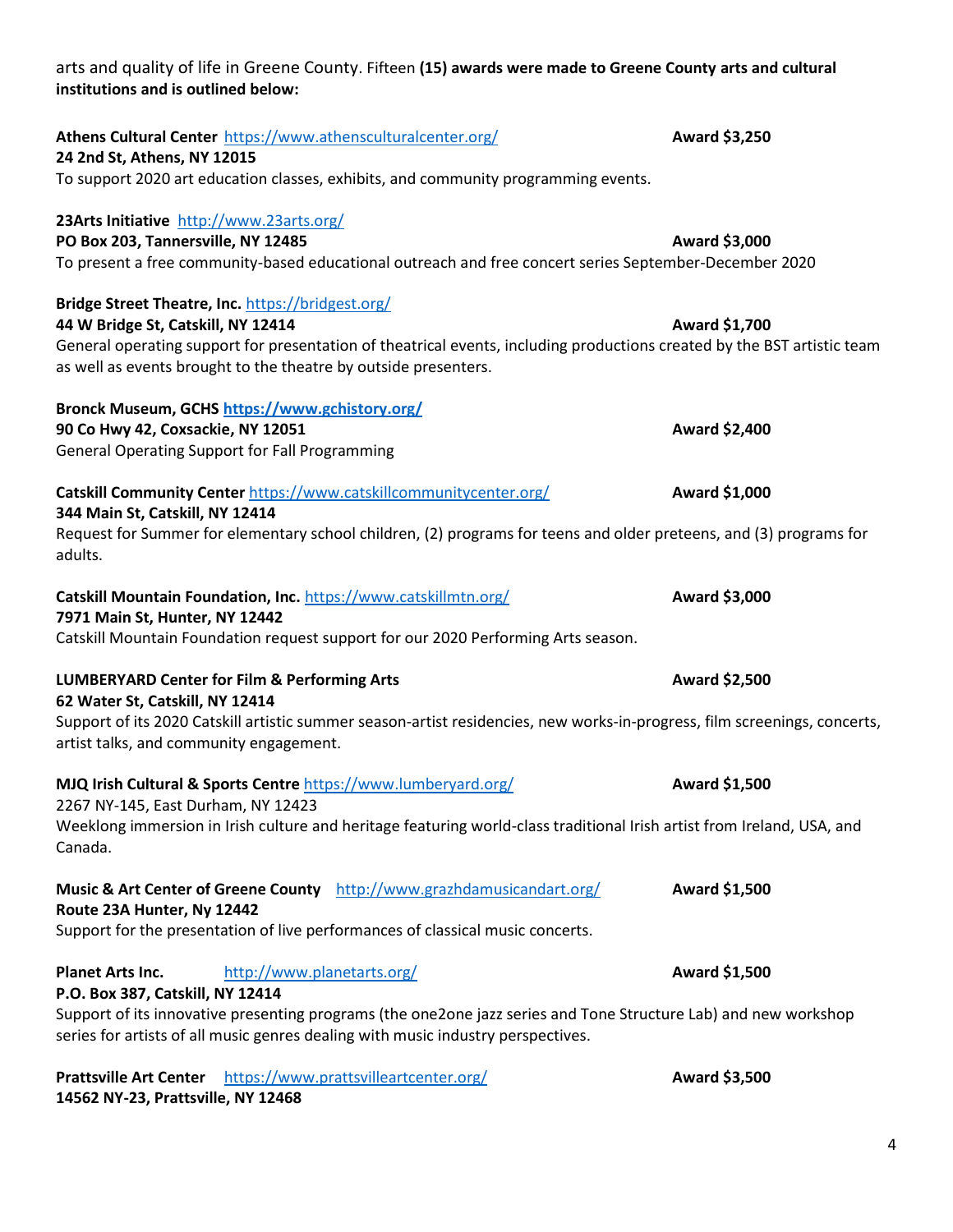Support for its 2020 program season: regular music events, art exhibitions, video screenings, lectures, afterschool programs, and weekend classes, Next Generation art and music classes, Music events, exhibitions, etc.

## **Stephen Petronio Dance Company, Inc. <http://petron.io/> <b>Award \$3,500 Award \$3,500**

## **140 2nd Ave # 504, New York, NY 10003**

Funding for its Summer Dance and Movement Intensive workshop held in its state-of-the-art studio facility.

## **Thomas Cole National Historic Site <https://thomascole.org/> <b>Award \$3,400 Award \$3,400**

218 Spring St, Catskill, NY 12414

Support for a collaborative exhibition and publication entitled "Cross Pollination: Heade, Cole, Church and our Contemporary Moment" stemming from the influential series of hummingbird paintings by the 19th-century American landscape artist, Martin Johnson Heade (1819-1904).

# **Wave Farm <https://wavefarm.org/> <b>Award \$3,500**

5662 Route 23 Acra, NY Support for the Wave Farm Residency Program, a dynamic and innovative incubator for artists' experiments with broadcast media and the airwaves. Each year the program provides visiting artists with unique space and resources to create new transmission art works and conduct research about the genre.

# **Zadock Pratt Museum, Inc.** [https://zadockprattmuseum](https://zadockprattmuseum/) **Award Award** \$1,500

14540 Rte 23, Main St, Prattsville, NY 12468

Support for general operating support for its 2020 season, which includes exhibits, lectures, children's programs & musical events. This project is a partnership of the Zadock Pratt Museum and the Prattsville Art Center.

# **Community Arts Grants**

Part of our growing legacy has been administering the **Community Arts Grants** since 1986, made possible by the New York State Council on the Arts (NYSCA) through the Decentralization Program and with the support of Governor Andrew Cuomo and New York Legislature. Community Art Grants are intended to foster the continued development of local cultural resources and increase access to the Arts. We aim to assist individual artists, artist collectives and organizations in growing professionally and encourage enhancing the local cultural climates particularly in areas that are geographically isolated, economically disadvantaged or ethnically diverse**. Approximately 52 grants were distributed across 3 counties, as follows:** 

**1. Greene County received a total of \$42,838** to support the following artists, arts projects, and arts organizations:

**Arts Education**: Mountain Top Library, Adult Art Class Series at the Library; Edward J. Arthur Elementary School Parent Teacher Organization, The Sounds of Music: From Recycled Bottles to Remixed Beats; Heermance Memorial Library, Creative Community Arts Programs

**Community Projects**: Catskill Wheelhouse, Saturday Family Arts; Carmen Borgia, Home Movie Project; Palenville The Hamlet, Inc., Hidden Gallery Walk of Palenville; Horton by the Stream Theatre Co., Horton by the Stream Theatre Co. – 26th Season; Kaaterskill Actors Theater, Kaaterskill Actors Theater/Schoharie Creek Players 2020 Season; Judy Polkow, ArtPlay, Hearthstone; Blackdome Music Festival; Freehold Art Exchange, Photozine Workshop; Cairo Public Library, Multidisciplinary Arts Programs for Youth and Adults; Greenville Drive-In, , QWERTY Film Festival; Kevin VanHentenryck, The Hunter Stone Carving Seminar; Catskill Glee Club, Catskill Glee Club 2020 Concert Series http://catskillgleeclub.org/catskill.htm

**Individual Artist**: Luis Macia, Greene County History in Art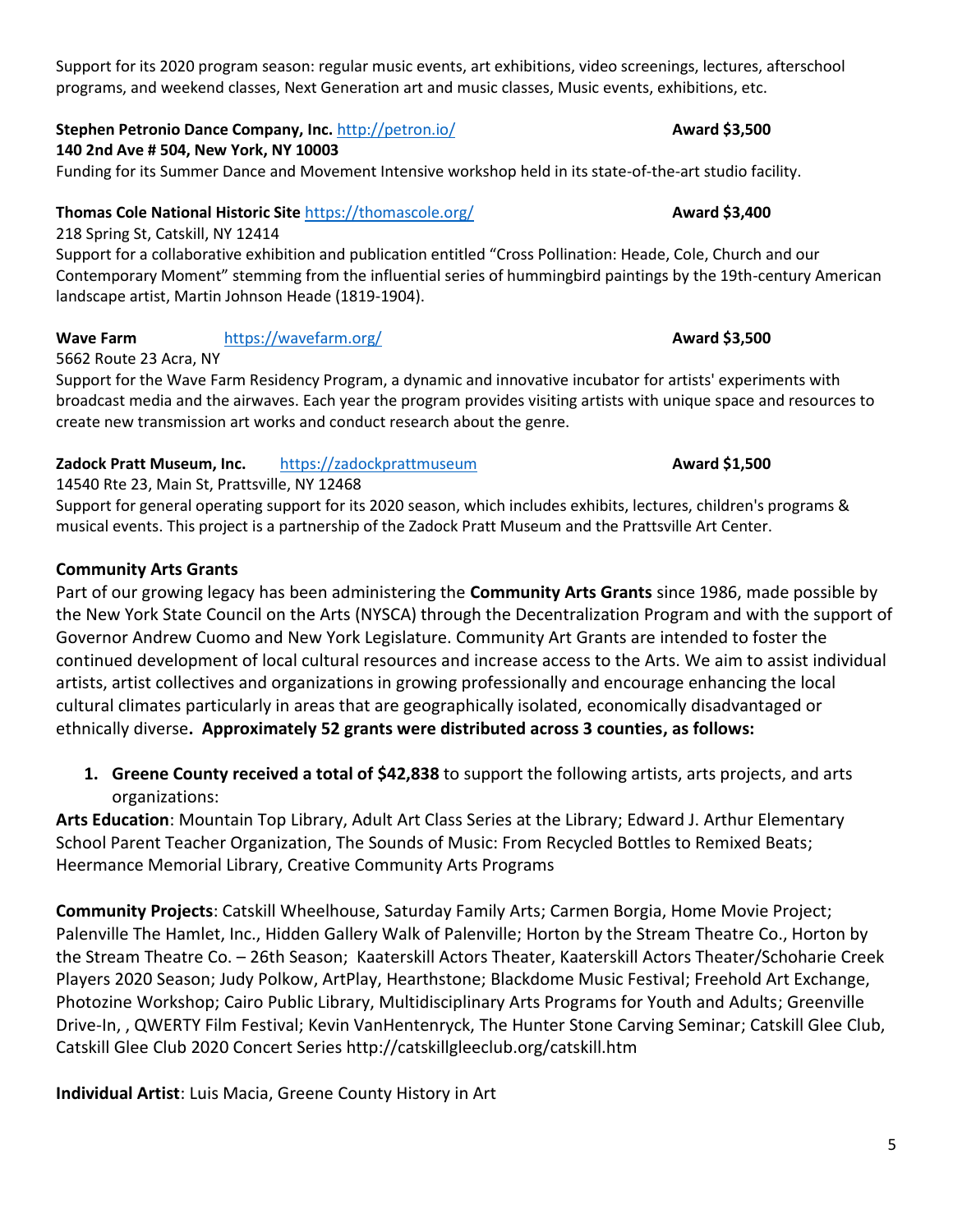**2. Columbia County received a total of \$42,100** to support the following artists, arts projects, and arts organizations:

## **Arts Education**:

Ichabod Crane PTA, You Can do a Graphic Novel; Roeliff Jansen Community Library, The Art of the Novel: A Graphic Novel Workshop Series

## **Community Projects**:

Diata Diata International Folkloric Theatre,FIRE DANCE! A Celebration of First Nation Stories of the North Eastern United States; Chatham Public Library, Stories in Clay: Ceramic Workshops for Adults and Children; Roeliff Jansen Community Library, Adventures in Music at the Roeliff Jansen Community Library; Valatie Community Theatre, Artistic Programming, Valatie Community Theatre; FILMont Media Project, Animating the Past: Experiments in Animation, Explorations of the Past; North Chatham Free Library, Literature and the Arts; Sondra Loring, Dance Collective Project: Above Ground; Coarc, The Columbia County Chapter of the Arc New York, Arts Connect; Winds in the Wilderness Concerts, Winds in the Wilderness Concerts; Hudson Area Association Library, Summer Hack: A Tween and Teen Media Arts Program; Free Columbia, Community Puppet Theater

**3. Schoharie County received a total of \$40,340 to** support the following artists, arts projects, and arts organizations:

# **Arts Education**:

Schoharie Free Library; Mark Swanberry, Arboreal Resilience; Jefferson Historical Society, Community Beginning Ballet Program

## **Project Support**:

Jefferson Historical Society, Maple Museum Free Music & More 2020; George Landis Arboretum, Full Moon Music Series; Depot Lane Theater, Broadway Bound; Upper Catskill String Quartet, #1 Four summer free concerts #2 Masterworks concert; Theater Project of Schoharie County, The Schoharie County Community Christmas Chorus performance of The Messiah by G. F. Handel; Schoharie Valley Singers, Schoharie Valley Singers 2020 Concert Season; Esperance Historical Society, Second Anniversary; Schoharie County Historical Society, Mr. President, How long must we wait? The centennial of Women's Right to Vote; Schoharie Free Library, Creative Joy: Fiber Arts & Music; Sonny Ochs, Sonny Ochs Not So Quiet Concert Series 2020; Theater Project of Schoharie County,Theater Project of Schoharie County 2020 Season; Richmondville Historical Society, Music at the Mill; Gilboa Historical Society, Gilboa Historical Society Community Outreach; Klinkhart Hall Arts Center, Inc.,2020 Sharon Springs Poetry Festival; Breakabeen Grange, Breakabeen Grange Contradances

# **Exhibitions**

Due to the pandemic and the moratorium on public gatherings, **CREATE** was able to mount four (4) exhibitions this year, as follows:

- February to April-**AERIAL ABSTRACTION**, Photographs by Alon Koppel on display at New York Restaurant, 353 Main Street in Catskill, NY.
- April to December-**STILL STANDING**, Paintings by Diana Cook on display online Website, Facebook
- October 4 to January 1<sup>st</sup> SIRPA COWELL, Paintings on displayed at New York Restaurant
- December 8 January 23 -**ANNUAL Members Show** on display in CREATE Gallery and Online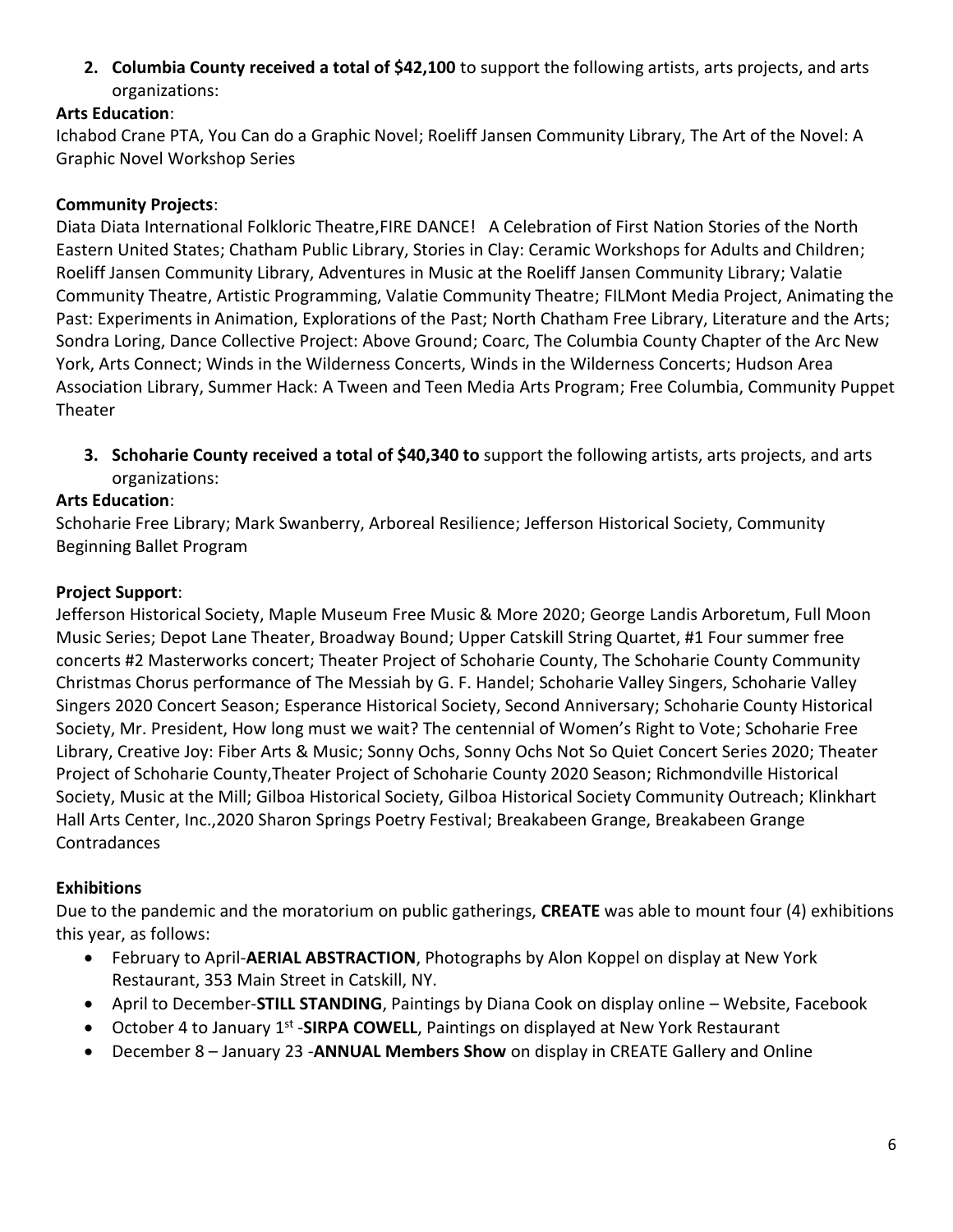## **Membership**

Amassed a membership of 490 artists, merchants, craftspeople, organizations, civic groups, etc. and is currently working on updating the value proposition for its members. Significant Membership Benefit accomplished this year is the New Optional Supplemental Insurance Benefits. With this new venture, the Council joins a few local businesses that also work with Combined, including The Juice Branch, Columbia County Chamber of Commerce, Village Pizza, and the Catskill Police Department. The membership benefit provides supplemental insurance that pays cash to individuals when they are sick or injured, helping them to maintain their standard of living when the unexpected happens. Coverage is extremely affordable, and the benefits are extraordinary.

## **Arts Alive**

Digital Newsletter in the format of an email blast updated twice per week with events, exhibitions, happenings, artist opportunities, employment, grant deadlines, workshops, etc. around the region and distributed to over 4,000 subscribers.

## **Professional Development Workshops**

**CREATE** 's workshop series supported the professional development of artists and organizations in our community through FREE monthly workshops, beginning in June 2020. Each workshop was led by a different expert and covered topics including Online Marketing, Grant Writing, Nonprofit Practices, Diversity in the Arts, and more! This program is made to support our regranting programs.